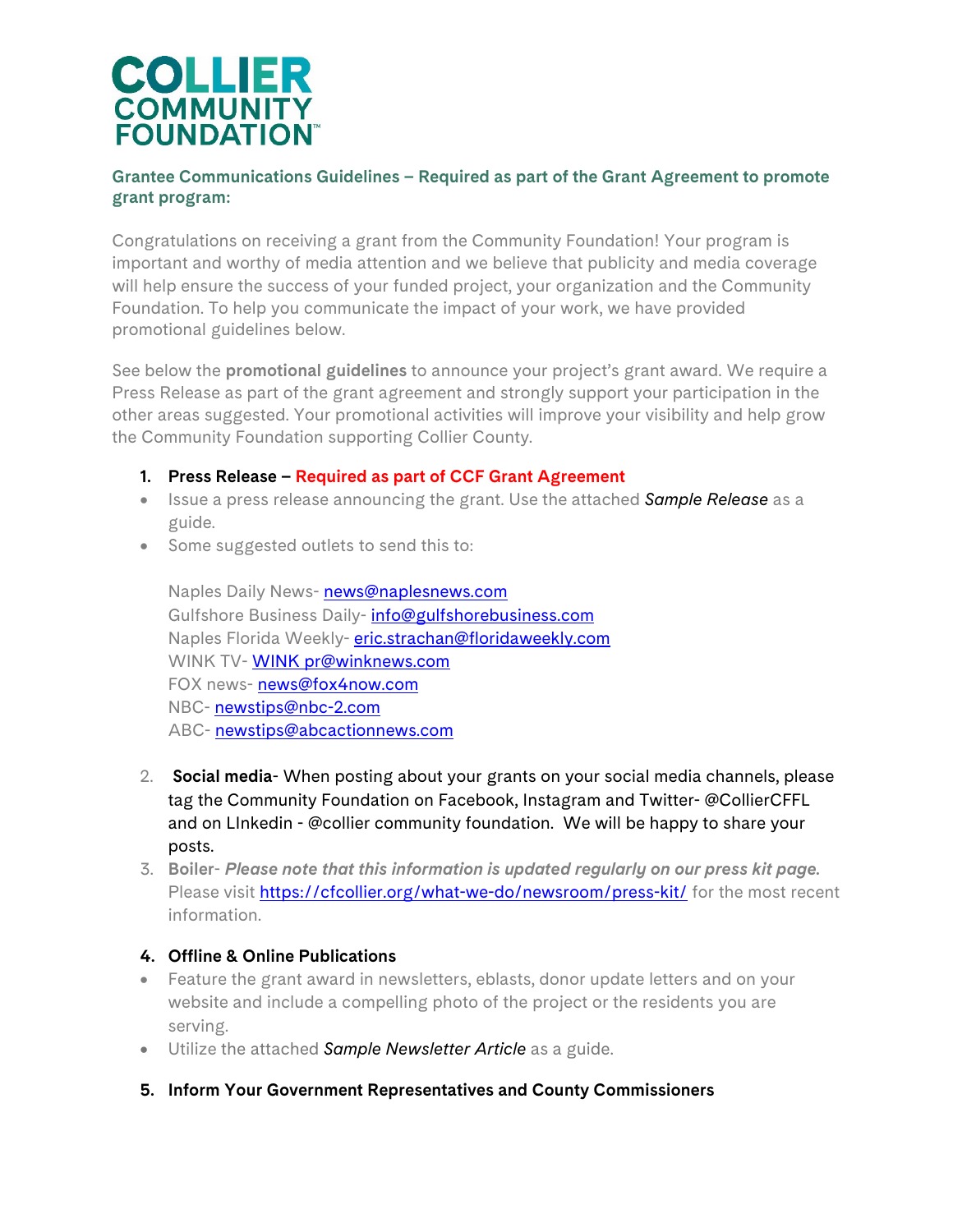- Letters from community organizations help legislators understand the importance of investing public funds in Collier County. A list of elected officials serving Collier County can be found at colliergov.net
- Use the attached *Sample Letter* to help you get started.

# **6. Send us Stories, Photos, and Videos as they occur during the grant period.**

• Compelling storytelling communicates to our audiences the importance of supporting projects like yours. That is why we feature stories, pictures, and videos of our grantees in our newsletters (videos shared in digital editions) and annual report. Do you have a story, great pictures or a video of your grant in action to share? Contact Cindi Withorn, Senior Director of Marketing and PR. *at the Community Foundation, at*  [cwithorn@colliercf.org](mailto:cwithorn@colliercf.org)

# **About Logos**

All related materials must have the Community Foundation's logo clearly visible. Please include the Community Foundation logo and URL link **colliercf.org** on your website. Our logos are available on our **press kit page**. Contact Cindi Withorn at *cwithorn@colliercf.org* for an eps (vector) version of our logo if needed.

# **About the Collier Community Foundation:**

The Community Foundation of Collier County, DBA Collier Community Foundation™, is a taxexempt, public, charitable organization established in 1985 to increase and focus on local private philanthropy. Today, the Collier Community Foundation manages more than 850 funds, works with hundreds of nonprofits, holds \$281.5 million in assets, and has distributed over \$248.4 million in grants to nonprofit organizations, community programs, and scholarships. The Collier Community Foundation is one of Florida's fastest-growing community foundations. Informed giving. Powerful results.<sup>™</sup> Learn more at [colliercf.org](https://colliercf.org/) or call 239-649-5000.

# *1. Sample Press Release for Grantees – Required as part of CCF Grant Agreement*

FOR IMMEDIATE RELEASE

Contact Name, Organization, Title Contact Phone Number and Email Address

# **ORGANIZATION RECEIVES GRANT FROM THE COLLIER COMMUNITY FOUNDATION FOR XXX**

Naples, FL - (DATE) – Organization is pleased to announce it has received a  $\frac{6}{2}$ XXX grant from the Collier Community Foundation. These funds will support the *(program name; details).*

# *(Briefly summarize the project. Describe who will be served by the grant, the overall goal and how it relates to your mission. Indicate any other sources of funding.)*

*(Insert short quote from your president, executive director or board chair about the impact this grant will have on the organization and its project.)*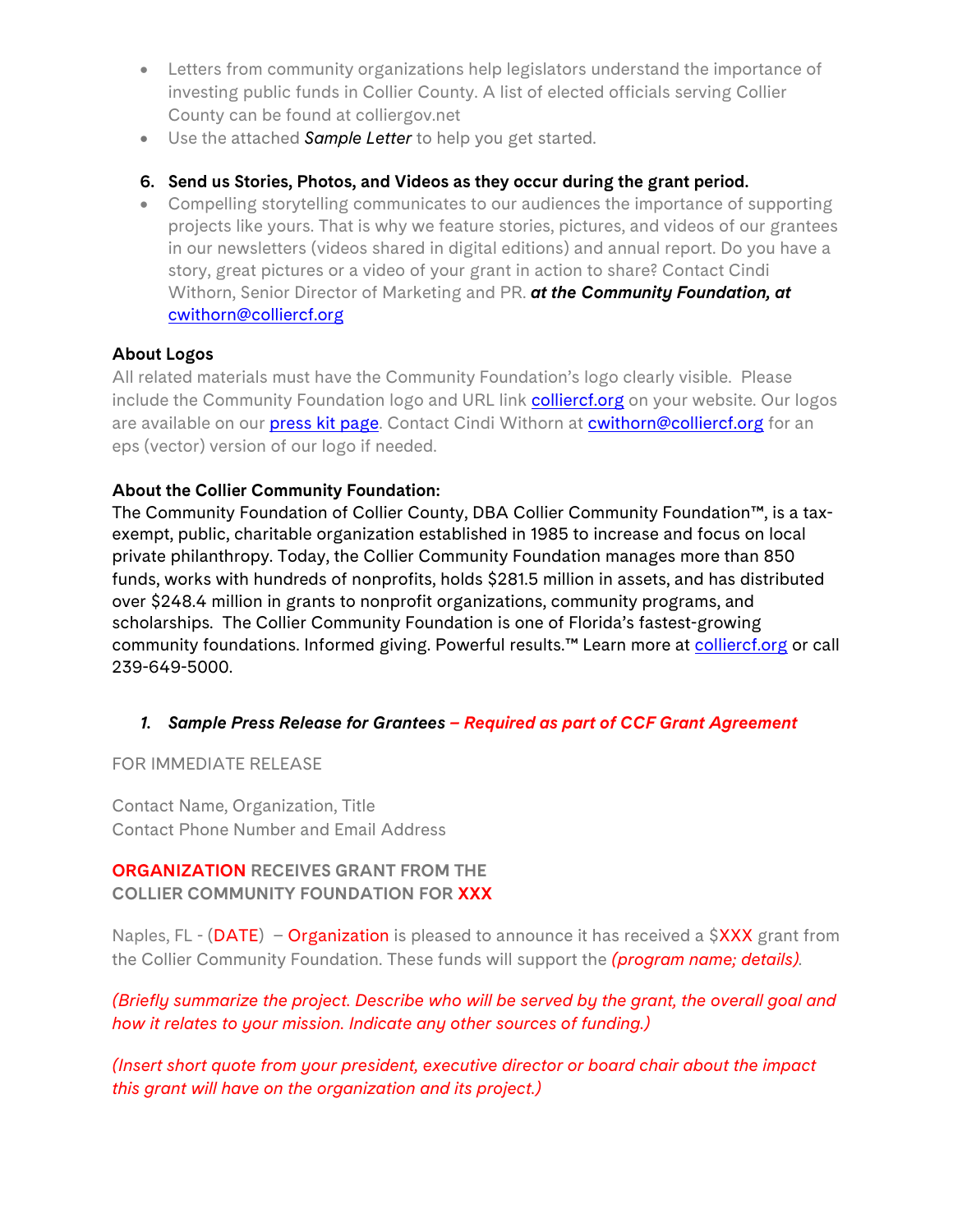The Collier Community Foundation awards annual grants through a competitive application and review process. Selected organizations receive grant dollars from the *Community Impact Fund.* This Fund is made up of donors who believe in the Community Foundation's ability to identify and grant to the most community's most current needs.

### *About your organization*  (insert boilerplate)

### **About the Collier Community Foundation:**

The Community Foundation of Collier County, DBA Collier Community Foundation™, is a taxexempt, public, charitable organization established in 1985 to increase and focus on local private philanthropy. Today, the Collier Community Foundation manages more than 850 funds, works with hundreds of nonprofits, holds \$281.5 million in assets, and has distributed over \$248.4 million in grants to nonprofit organizations, community programs, and scholarships. The Collier Community Foundation is one of Florida's fastest-growing community foundations. Informed giving. Powerful results.<sup>™</sup> Learn more at [colliercf.org](https://colliercf.org/) or call 239-649-5000.

## Sample Newsletter Article for Grantees

**Meet our partner...the Collier Community Foundation.**

Have you heard that *(organization name)* has received a \$XXX grant from the Collier Community Foundation this year? These funds will be used to support our XXX project, and will directly help us to *(insert details; include who the project will serve, the overall goal and how it relates to your mission. A picture or video link to who your project has served can help tell the story).*

*(Insert short quote from your president, executive director or board chair about the impact this grant will have on the organization and its project. Use the opportunity to ask constituents for additional support, if needed.*

#### **About the Collier Community Foundation:**

The Community Foundation of Collier County, DBA Collier Community Foundation™, is a taxexempt, public, charitable organization established in 1985 to increase and focus on local private philanthropy. Today, the Collier Community Foundation manages more than 850 funds, works with hundreds of nonprofits, holds \$281.5 million in assets, and has distributed over \$248.4 million in grants to nonprofit organizations, community programs, and scholarships. The Collier Community Foundation is one of Florida's fastest-growing community foundations. Informed giving. Powerful results.<sup>™</sup> Learn more at [colliercf.org](https://colliercf.org/) or call 239-649-5000.